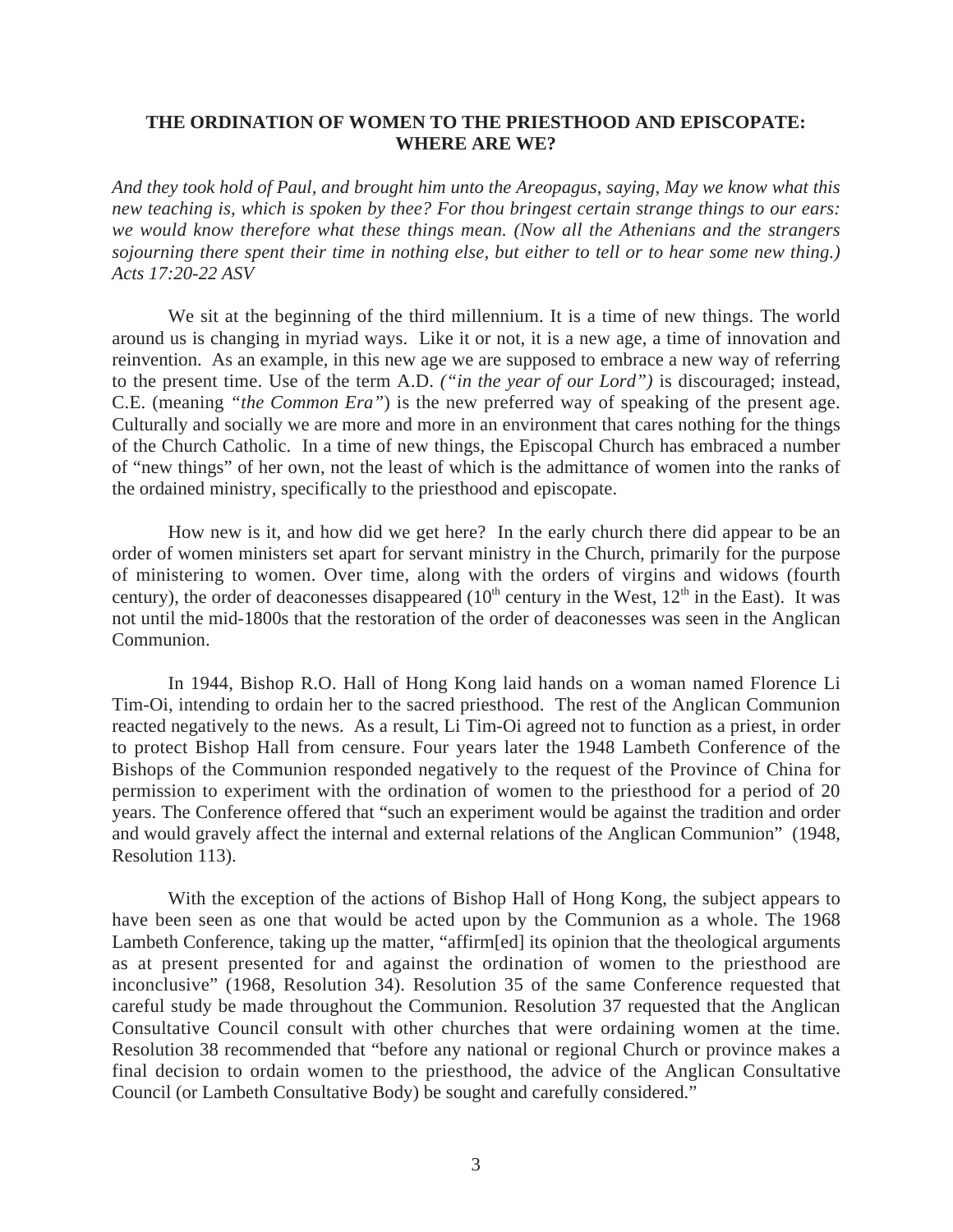In 1971 the Anglican Consultative Council was formed. At its first meeting a request was made by the Diocese of Hong Kong concerning its desire to begin ordaining women to the priesthood. The Council chose narrowly not to stand in the way of a diocese that, with the approval of its Province, chose to go ahead with the innovation. The vote was 24 to 22 in favor. The Council's resolution included that it would "use its good offices to encourage all Provinces of the Anglican Communion to continue in communion with these dioceses [deciding to ordain women to the priesthood]." It is worth noting that the matter was still considered grave enough to warrant concern over maintaining communion throughout the Communion.

## As a result,

 The Episcopal Women's Caucus was formed on Oct. 30, 1971, during a meeting of professional lay women and deacons. Notified that the House of Bishops had created yet another study committee on the ordination of women, without having taken action on its previous studies, the women informed the Presiding Bishop of their refusal to cooperate further and constituted themselves the EWC.

 Regional organizing conferences were held in 1972, and EWC chapters were created in many parts of the country. Following the ordinations in Philadelphia and Washington in 1974 and 1975, a special conference was called to develop strategies for the 1976 General Convention. These strategies contributed to the action of the 1976 Convention making the ordination canon equally applicable to women and men. [From the EWC website: www.ecusa.anglican.org/ecw/ewc.our\_story.htm]

## **Lawlessness**

On July 29, 1974, 11 women deacons participated in a priesthood ordination service at the Church of the Advocate in Philadelphia. Two retired and one resigned bishop performed the service. The reaction was immediate. Their bishops inhibited some of the women from priestly functions, and some from deacon's service; others of the women agreed voluntarily to refrain from priestly ministry. Presiding Bishop John Allin called an emergency meeting of the House of Bishops in Chicago on Aug. 15 (ironically, the Feast of the Virgin Mary). At that meeting, the ordaining bishops were criticized for their "violation of collegiality." The House asserted that the ordinations were not valid. The Philadelphia 11 (as the women came to be called) rejected the bishops' action. The Vice President of House of Deputies, Charles Willie, resigned in protest. Ecclesiastical charges were filed against the Philadelphia bishops but were later turned away by a Board of Inquiry, saying that doctrinal issues needed to be resolved first. Some of the Philadelphia 11 continued to seek attention by traveling about and celebrating the Eucharist at various locations.

In September 1975 four more women deacons were illegally ordained to the priesthood by a retired bishop in Washington D.C. Shortly after that the House of Bishops censured all the bishops who participated in the illegal ordinations.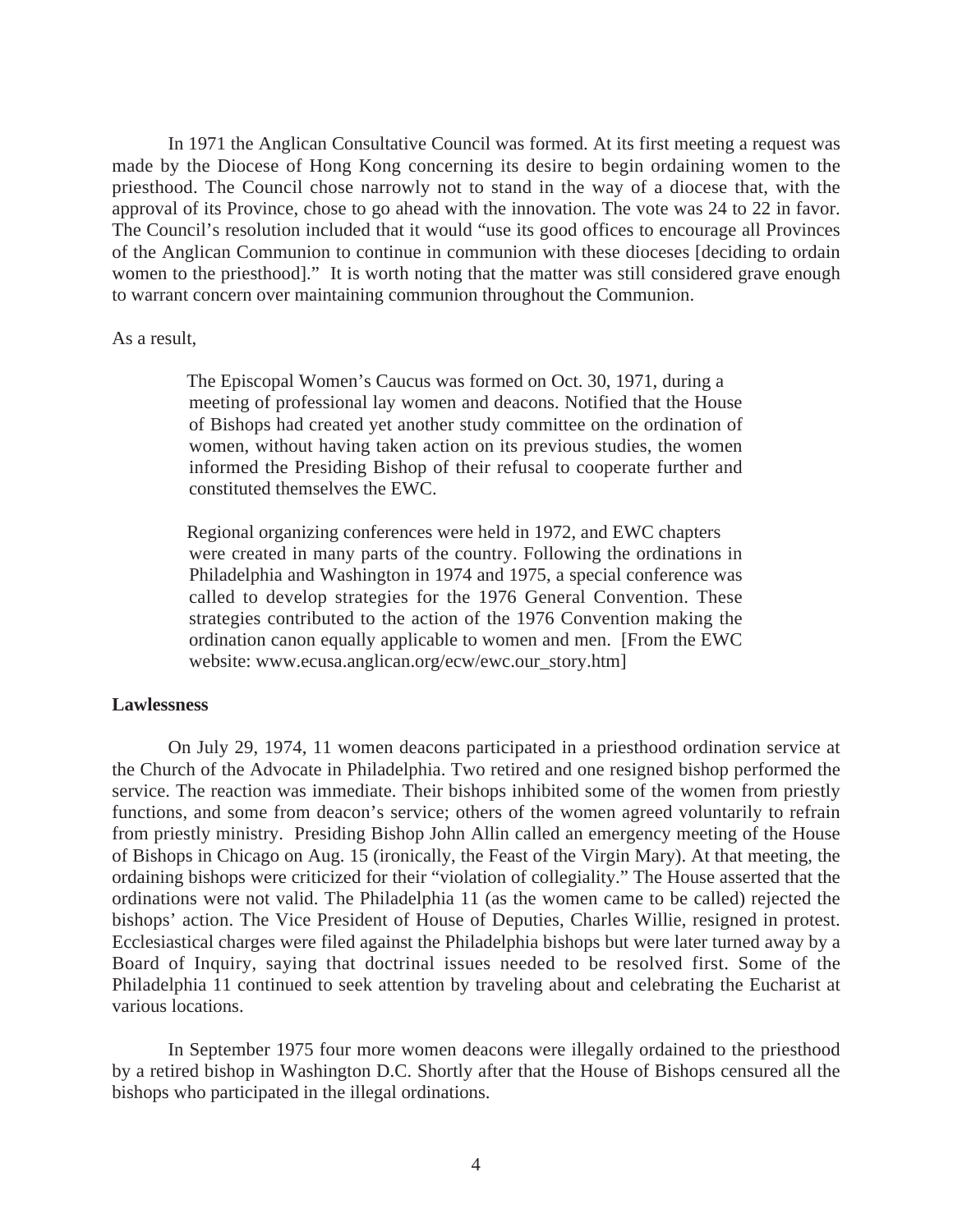While this was going on in America, Pope Paul VI and the Archbishop of Canterbury, Donald Coggan, corresponded over the issue. Pope Paul wrote:

Your Grace is of course well aware of the Catholic Church's position on this question. She holds that **it is not admissible to ordain women to the priesthood**, for very fundamental reasons. These reasons include: the example recorded in the Sacred Scriptures of Christ choosing his Apostles only from among men; the constant practice of the Church, which has imitated Christ in choosing only men; and her living teaching authority which has consistently held that the exclusion of women from the priesthood is in accordance with God's plan for his Church.

The Joint Commission between the Anglican Communion and the Catholic Church, which has been at work since 1966, is charged with presenting in due time a final report. **We must regretfully recognize that a new course taken by the Anglican Communion in admitting women to the ordained priesthood cannot fail to introduce into this dialogue an element of grave difficulty which those involved will have to take seriously into account.** [Emphasis mine]

This pronouncement was followed by a declaration from the Roman Catholic Church's Congregation for the Doctrine of the Faith regarding the ordination of men only. Archbishop Coggan sat on this exchange until after the General Convention.

In September 1976 General Convention approved the ordination of women to the priesthood and episcopate by changing the language of the ordination canons: "This canon shall be interpreted in its plain and literal sense, except that words of male gender shall also imply the female gender."

Perhaps if the Convention had been aware of the communication between Pope Paul and Archbishop Coggan the vote might have gone differently. As it was, the result of the adoption of the practice radically changed the nature of The Episcopal Church's ecumenical efforts with the Roman Catholic Church and with the Orthodox. The Polish National Catholic Church broke off communion with ECUSA over it. Prior to 1976 it was common for members of the Orthodox churches to be told by their clergy that if they found themselves in a community without an Orthodox Church they should worship with the Episcopalians. All that changed after the General Convention of 1976.

## **Conscience**

Within two months, the Anglican Church of Canada began ordaining women to the priesthood. Within a year of the passage of the permissive interpretation of the ordination canons, the House of Bishops, meeting at Port St. Lucie, Fla., adopted a document that came to be called the "conscience clause."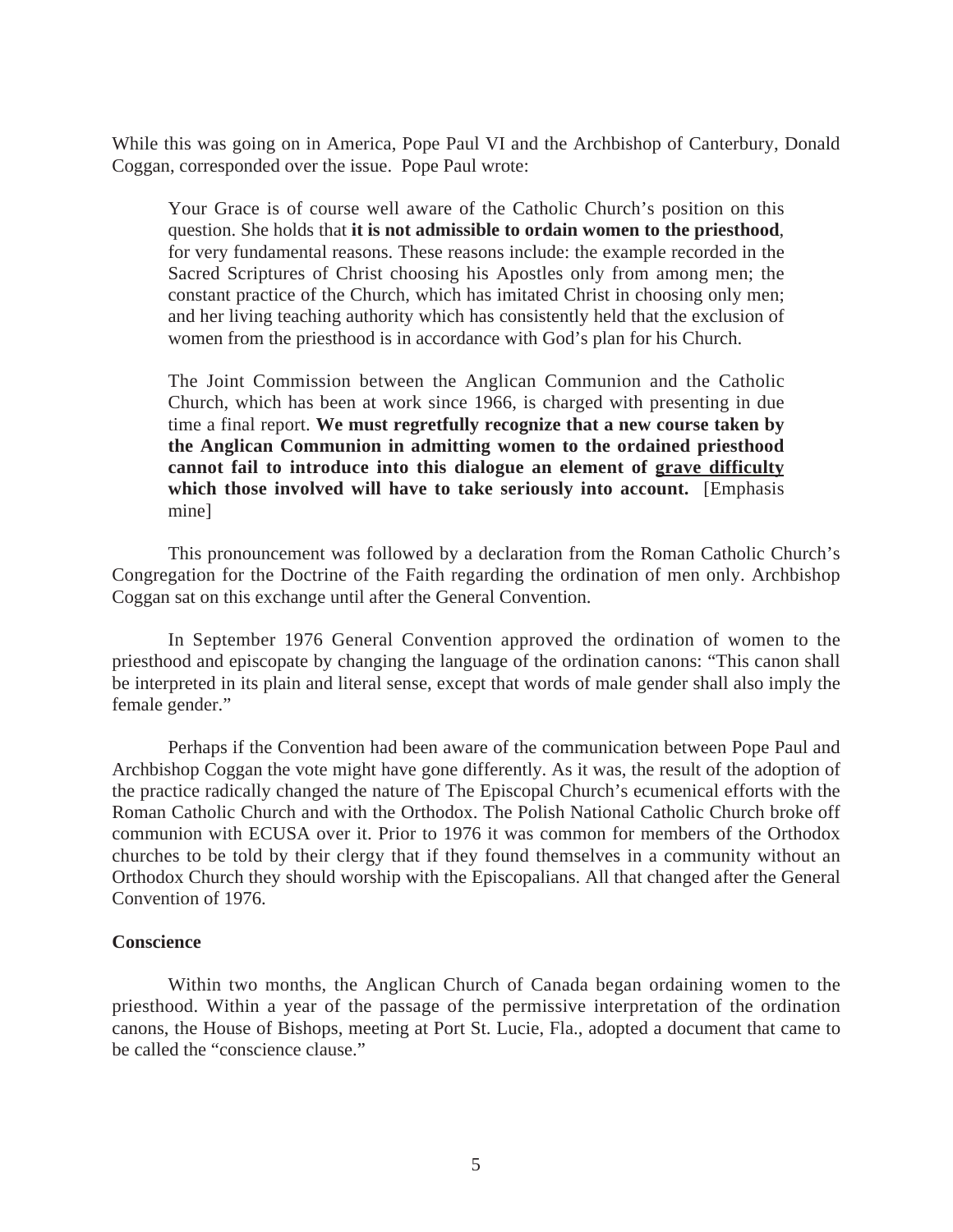It is, in actuality, a Statement on Conscience prepared by the Theology Committee of the House of Bishops and accepted by the House at their fall meeting in 1977. The statement spoke to several aspects of the situation including the legislative intent of the canon change:

(c) The meaning of a law involves not only the wording of the legislation, but also the intent of the legislation. Did General Convention intend (1) to make certain that dioceses prepared to ordain women were assured that they had the approval of the Episcopal Church in going ahead or (2) to require such action even by dioceses not yet prepared to act nor persuaded that they could rightly do so? By the nature of the case absolute proof is impossible, **but majority opinion would seem to support the first understanding.** At any rate there are adequate grounds for seeing at least sufficient doubt about the intent of the legislation, so as to inhibit insistence that women priests be accepted by all and at once.

The Statement's concluding paragraph reads:

In the light of all this and in keeping with our intention at Minneapolis, we affirm that no Bishop, Priest, Deacon, or Lay Person should be coerced or penalized in any manner, nor suffer any canonical disabilities as a result of his or her conscientious objection to or support of the  $65<sup>th</sup>$  General Convention's action with regard to the ordination of women to the priesthood or episcopate.

In the atmosphere established by the Port St. Lucie Statement, the Episcopal Church moved forward with the innovation. Women were ordained to the priesthood by bishops who believed that it was right to do so, and those who were not so disposed were not compelled to conform. The statement was just that, a description of the Anglican position on matters of conscience particularly applied to the matter of the ordination of women to the priesthood and episcopate. It was not framed as a canon or even presented to General Convention as a resolution. It did not need to be. It did, however, speak to every member of the Church and not just its bishops. [See sec. 3 of the statement]

The state of affairs resulting from the accommodation described by the Port St. Lucie Statement turned out to be the eventual position reached by the entire Communion a decade later. The 1988 Lambeth Conference, faced with the imminent possibility of a woman being consecrated a bishop, established what came to be known as the "Eames Commission," *(*named for its chairman, the Archbishop of Armagh, the Most Rev. Robin Eames). The Eames Commission set about to encourage the various Provinces of the Communion to maintain the highest level of Communion possible, given disagreement over the practice of the ordination of women.

The Eames Commission described the situation within the Communion as a process of "Open Reception." Not only had the introduction of this innovation radically hampered our ecumenical efforts [Paul VI correspondence], the Anglican Communion was faced with coming to terms with the notion of "impaired communion" within the Communion itself. It must be admitted that the introduction of the practice of the ordination of women has fractured the Anglican Communion.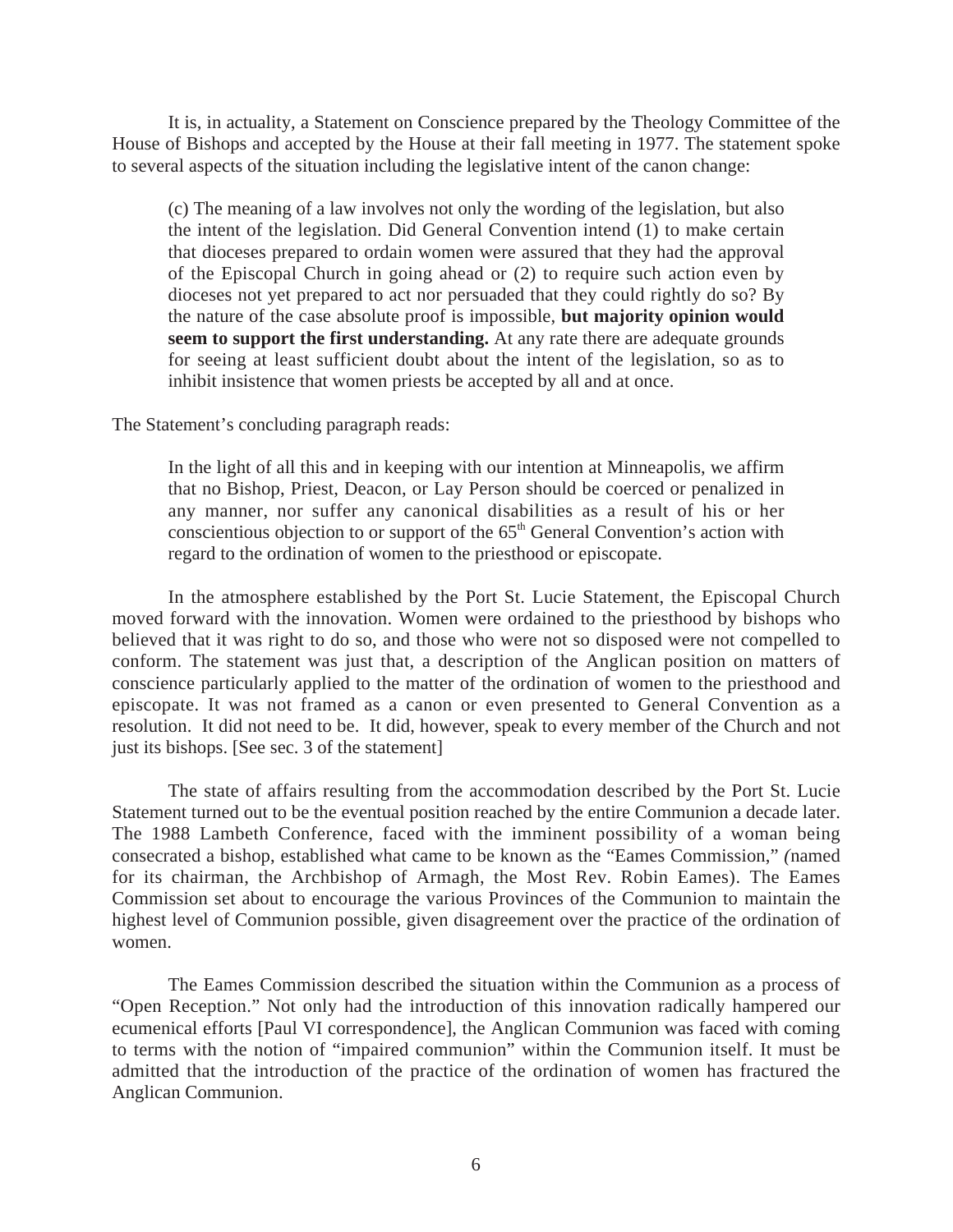The Eames Commission also upheld what the Port St. Lucie Statement had described:

Respect for the positions of those who are in favour and those who remain opposed has to be maintained within dioceses and Provinces, even after a decision is taken to consecrate women. In the continuing and dynamic process of reception, freedom and space must be available until consensus of opinion one way or the other has been achieved. Bishops and dioceses who accept and endorse the ordination of women to the priesthood and episcopate would need to recognise that, within a genuinely open process of reception, there must be room for those who disagree. [Source: www.lambethconference.org/reports/report10.html, [41.]

In 1986 the Anglican Church of Canada, despite the Eames' Commission's work, rescinded its "conscience" provision and required acceptance in all its dioceses of women priests.

The first elections of women as bishops occurred in 1989. First, Barbara Harris was made Suffragan Bishop of the Diocese of Massachusetts, and then Penelope Jamieson was made a Diocesan Bishop in New Zealand in early 1990. As things have played out, we now have bishops in office in parts of the Communion who are not recognized as such throughout the Communion.

In 1994 the Church of England (C. of E.) made provision for the ordination of women but in doing so institutionalized a system for respecting the consciences of all involved. Individual parishes are able to decide whether or not they will accept the ordination of women and are guaranteed episcopal oversight in keeping with that decision. As of this writing, there are no female bishops in the Church of England, but women do function as priests in every diocese in the C. of E.

In 1996 the House of Bishops of ECUSA took a straw vote on the interpretation of the ordination canons and discovered that a majority of them believed the canons should mandate full acceptance of women in Holy Orders. The General Convention of 1997 meeting in Philadelphia saw the amendment of Canon III.8.1, saying, "the provisions of the canons of the General Convention, insofar as they may relate to the ordination of women and the licensing and deployment of women clergy, are mandatory." At that time there were four diocesan bishops who said they could not comply out of conscience. Currently there are three diocesan bishops who have said they cannot in good conscience license or ordain women in Holy Orders to function in their respective dioceses.

In its resolution AO45, the General Convention of 2000 directed "the Executive Council [to] establish a Task Force by January 1, 2001 to visit, interview, assess and assist the people and the Commissions on Ministry, Standing Committees and Bishops of the three dioceses in the development and implementation of an action plan for full compliance with the canon by September 1, 2002."

In the fall of 2001 teams from the AO45 Task Force visited those dioceses with the cooperation of the three diocesan bishops. In March 2002, the team consisting of the Co-Chairs of the Task Force made a follow-up visit to the Diocese of Fort Worth over the objections of the Standing Committee and the Ordinary, the Rt. Rev. Jack L. Iker. One purpose of the visit was to